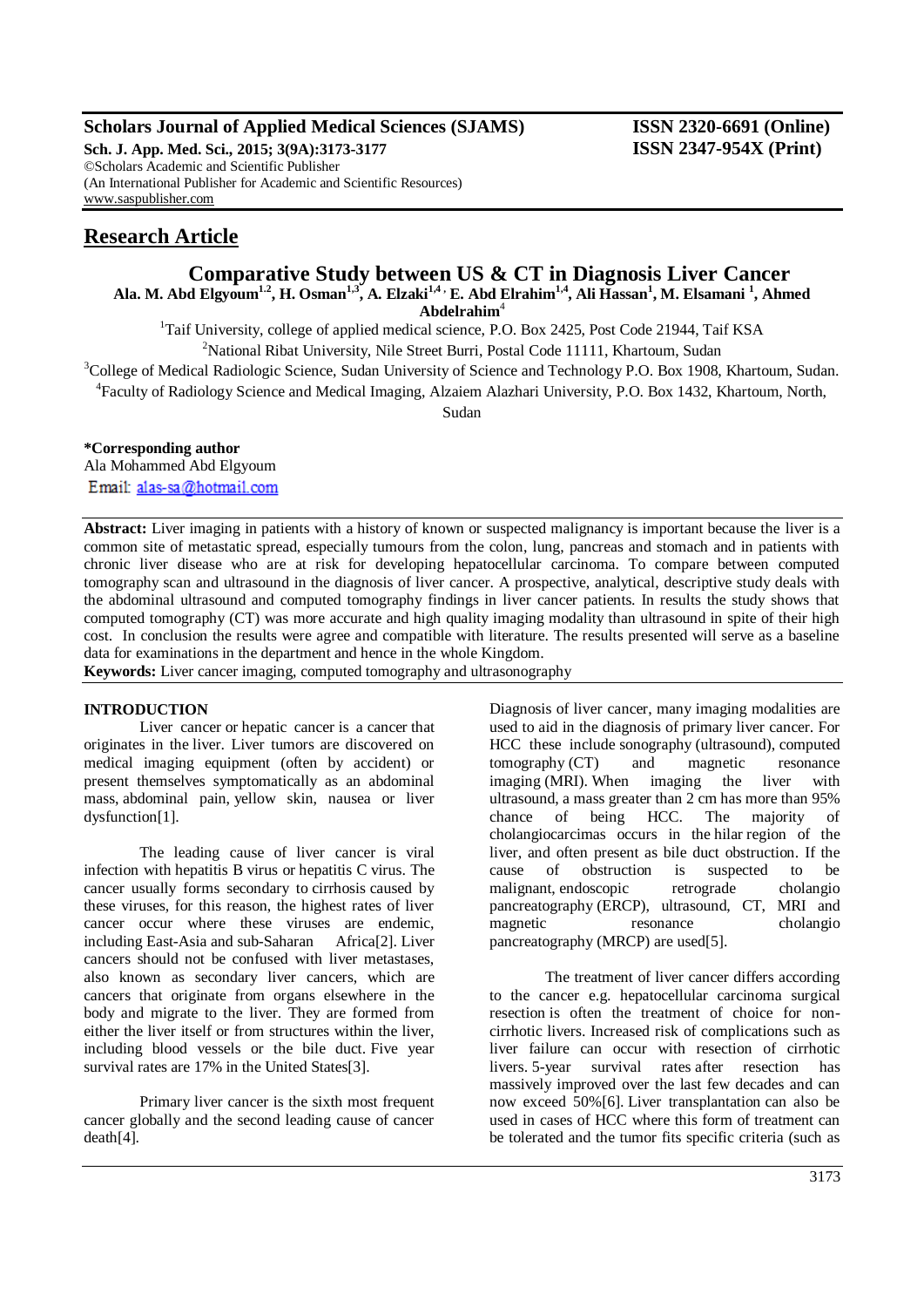the [Milan criteria\)](http://en.wikipedia.org/wiki/Milan_criteria). Less than 30-40% of an individual with HCC is eligible for surgery and transplant because the cancer is often detected late stag[e\[6\].](http://en.wikipedia.org/wiki/Liver_cancer#cite_note-pmid21374666-28)

Regarding Cholaniocarcinoma, resection is an option in cholaniocarcinoma, but less than 30% of cases of cholaniocarcinoma are resectable at diagnosis. After surgery, recurrence rates are up to  $60\%$  [7 -8]. Liver transplant may be used where partial resection is not an option, and adjuvant [chemoradiation](http://en.wikipedia.org/wiki/Chemoradiation) may benefit some case[s\[9\].](http://en.wikipedia.org/wiki/Liver_cancer#cite_note-pmid22982100-20)

Regarding hepatoblastoma, removing the tumor by either [surgical resection](http://en.wikipedia.org/wiki/Segmental_resection) or [liver transplant](http://en.wikipedia.org/wiki/Liver_transplant) can be used in the treatment of hepatoblastoma. In some cases surgery can offer a cure. Chemotherapy may be used before and after surgery and transplan[t\[10\].](http://en.wikipedia.org/wiki/Liver_cancer#cite_note-36) CT-Scan is the process of creation cross-sectional tomographic (slice) of any part of the body which includes a thin beam of X-rays passes through the body in the axial plane chosen for study as the X-ray tube moves in a continuous around the patient. Electronic detectors placed opposite the x-ray tube on the other side of the body convert the exiting beam into electrical pulses, the intensity of which depends on the amount of the x-ray beam that was not absorbed by the intervening tissues. This information is then conveyed to computer, which calculates the x-ray absorption for each voxel and creates the final CT-image. CT-scan used for much body application, it provides diagnostic information that cannot be achieved with any other metho[d\[11\].](http://en.wikipedia.org/wiki/Liver_cancer#cite_note-36)

An ultrasound scan is a medical test that uses high-frequency sound waves to capture live images from the inside of your body. An ultrasound allows your doctor to see problems with organs, vessels and tissues—without needing to make an incision. Unlike other imaging techniques, ultrasound uses no radiation, so it is the preferred method for viewing a developing fetus during pregnanc[y\[12\].](http://en.wikipedia.org/wiki/Liver_cancer#cite_note-36)

According to the Radiological Society of North America, your doctor may order an ultrasound if you are experiencing pain, swelling, or other symptoms that require an internal view of your organs. An ultrasound can provide a view of the: bladder, brain (in infants), eyes, and gallbladder, kidneys, liver, ovaries, and pancreas, spleen, thyroid, testicles, uterus and blood vessel[s\[12\].](http://en.wikipedia.org/wiki/Liver_cancer#cite_note-36)

An ultrasound is also a helpful way to guide surgeons' movements during certain medical procedures, such as biopsies. Fasting for eight to 12 hours before your ultrasound is necessary, especially if your abdomen is being examined. Undigested food can block the sound waves, making it difficult for the technician to get a clear picture. For an examination of the gallbladder, liver, pancreas, or spleen, you may be

told to eat a fat-free meal at the evening before your test and then to fast until the procedure. Be sure to tell your doctor about any prescription drugs, over-the-counter medications, and herbal supplements that you take before the exa[m\[12\].](http://en.wikipedia.org/wiki/Liver_cancer#cite_note-36)

#### **OBJECTIVE**

To compare between computed tomography scan and ultrasound in the diagnosis of liver.

#### **MATERIALS & METHODS**

A prospective, analytical, descriptive study deals with the abdominal ultrasound and computed tomography findings in liver cancer patients, all patients who had been confirmed or suspected liver mass came to radiology department at the time of this study were included. Sample frame was comprised of fifty patients with signs and symptoms of liver mass were scanned by ultrasound and computed tomography. Data was collected in data collection sheet which was designed to include all variables to satisfy the study and ultrasound and computed tomography scanning reports: Patient Preparation: bowel gas may be an obstacle for scanning the abdomen by causing a total reflection of the ultrasound. Usually the examination is carried out with the patient in supine position. The data have been analyzed by excel using the various statistic computerize methods. For data presentation dummy tables and figures has been used.

### **ABDOMINAL SCANNING GUIDELINES AND PROTOCOLS**

The area of interest in the abdomen was completely evaluated in at least two scanning planes. Surveys were used to set correct imaging techniques, to rule out pathologies, and to recognize any normal variants. Full abdominal surveys began with aorta, followed by the inferior vena cava and the liver then the rest of abdominal organs and associated structures.

### **CT SCANNER**

CT scan of the liver and biliary tract the patients remove any clothing, jewelry, or other objects that may interfere with the procedure, for contrast, an intravenous (IV) line was started in the hand or arm for injection of the contrast dye. For oral contrast, a liquid contrast was given for preparation to swallow then lie on a scan table that slides into a large, circular opening of the scanning machine (Gantry). Pillows and straps were used to prevent movement during the procedure. As the scanner begins to rotate around patients, X-rays will pass through the body for short amounts of time. The X-rays absorbed by the body's tissues will be detected by the scanner and transmitted to the computer. The computer will transform the information into an image to be interpreted by the radiologist.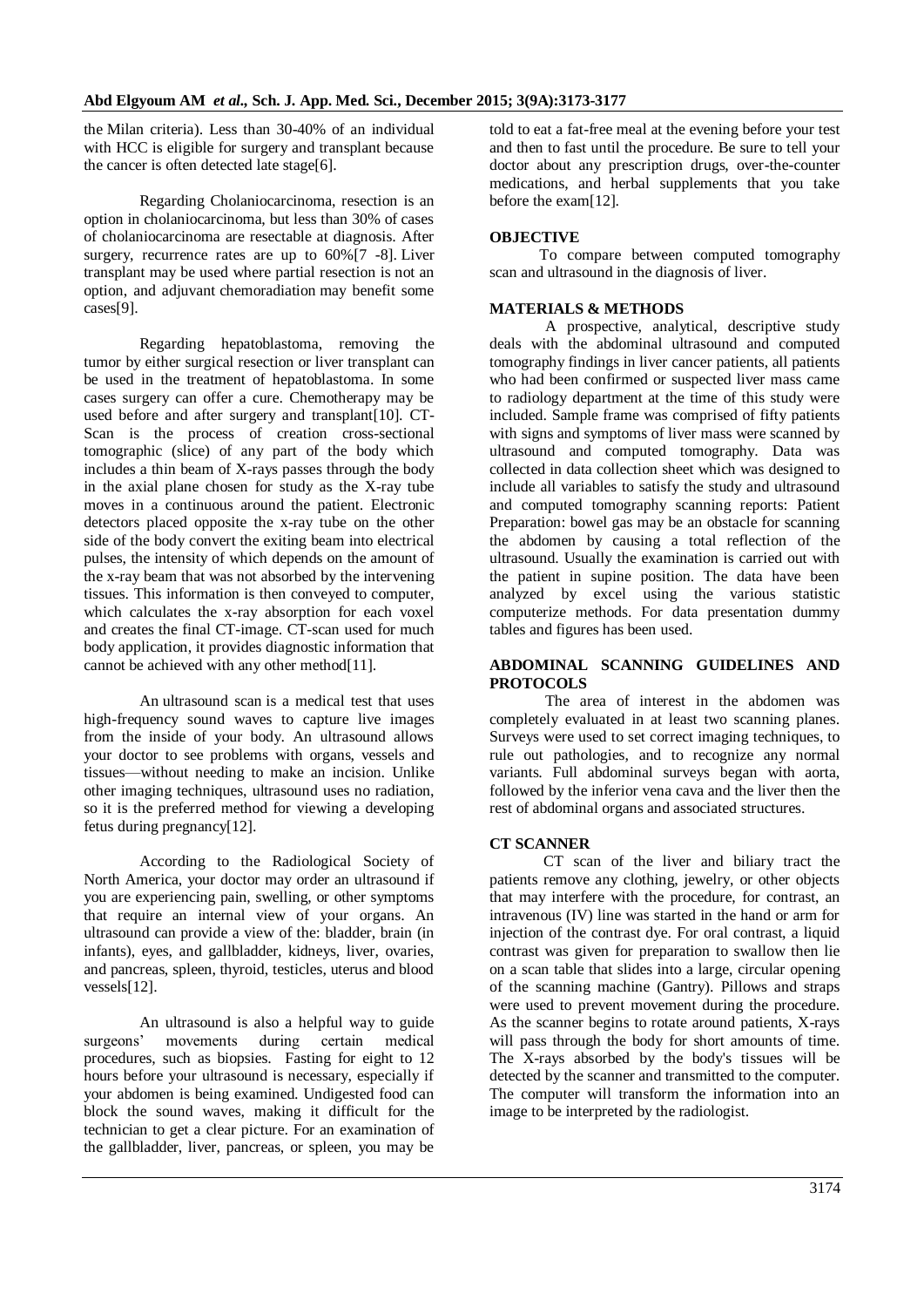#### **ETHICAL CONSIDERATION:**

Especial verbal consideration informed consent was obtained from the patient for publication of this case report and any accompanying images.

#### **RESULTS & DISCUSSION**

Gender distribution: From this study we see that males were 39(78%) and the females were 11 (22%). Males were suffering from liver tumor more than the female's .This results are in agreement with males affection predominates is study done by Eman. I.M [13]. Age distribution: 16 patients (32%) of our patients have liver tumors in the age between (56- 65) year (8 patients were male and 4 patients were Females), that mean patients are more affected by liver tumors in this age. This result is comparable to study done by Eman. I.M[13]

Tumors**:** From (Table 7) noted that (7 patients 14%) of our patients have liver cirrhosis, (27pateints 54%) have hepatocellular carcinoma, (5 patients 10%) have hepatic Mass and (6 patients 12%) have other liver masses. This result is disagreeing to study done by Eman.I.M[13].



**Fig 1: Frequency distribution of patients according to age**



**Fig 2: Frequency distribution of patients according to sex**



**Fig 3: Frequency distribution of patients according to liver size**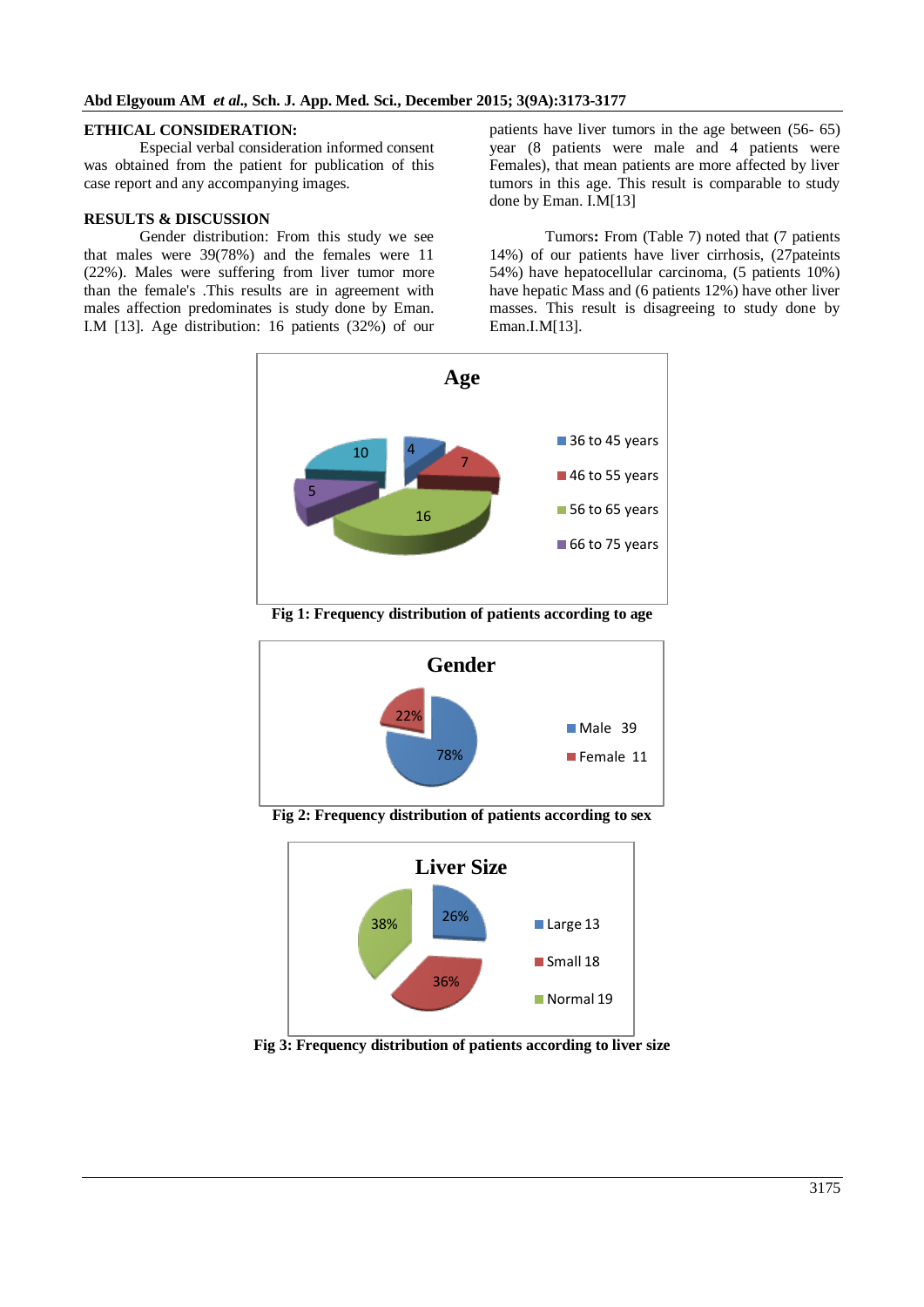

**Fig 4: Frequency distribution of patients according to US findings**

| No    | Age                | o<br>Frequency | Percentage |
|-------|--------------------|----------------|------------|
|       | Hyper echogenicity |                | 18%        |
|       | Hypo echogenicity  |                | 12%        |
|       | Mixed echogenicity |                | 70%        |
| Total |                    | 50             | 100%       |

|  | Table 1: Frequency distribution of patients according to CT liver echogenicity |  |  |  |  |  |
|--|--------------------------------------------------------------------------------|--|--|--|--|--|
|  |                                                                                |  |  |  |  |  |

#### **Table 2: Frequency distribution of patients according to CT findings**

| No    | Age                 | Frequency | Percentage |
|-------|---------------------|-----------|------------|
|       | <b>Fatty Liver</b>  |           | 10%        |
|       | Cirrhosis           |           | 14%        |
| 3     | Lesion (HCC)        | 27        | 54%        |
| 4     | <b>Hepatic Mass</b> |           | 10%        |
|       | Other               | ი         | 12%        |
| Total |                     | 50        | 100%       |

### **Table 3: Frequency distribution of patients according to US liver echogenicity**

| No    | Age                | Frequency | Percentage |
|-------|--------------------|-----------|------------|
|       | Hyper echogenicity |           | 38%        |
|       | Hypo echogenicity  |           | 22%        |
|       | Mixed echogenicity |           | 40%        |
| Total |                    |           | 100%       |

## **CONCLUSION**

The goal of liver imaging in masses patients includes liver tumour detection and characterization. Patients with extra-hepatic malignancy undergo survey examinations to exclude the presence of hepatic and extra-hepatic metastases and to evaluate the extent of local involvement. This metastasis survey should be done with contrast-enhanced CT, MRI being reserved for those patients unable to receive intravenous contrast or with a fatty liver. Patients with hepatic metastases being considered for metastasectomy undergo a staging examination usually with contrast-enhanced CT. Patients with chronic liver disease at risk for developing hepatocellular carcinoma undergo periodic liver screening with US. CT-scan has more efficiency and accuracy than ultrasound in the diagnosis of liver tumors.

### **RECOMMENDATION**

If the patients have no contraindications for CT-Scan then should be examined with it because the CT-Scan image provides good anatomy details and it is more accurate than ultrasound examination. The pregnancy woman whom suffering from liver tumors should not be examined by CT-Scan because of its affection on the fetus.

### **REFERENCES**

- 1. Available at: [http://www.liverfoundation.org/education/info/](http://www.liverfoundation.org/education/info/progression/) [progression/](http://www.liverfoundation.org/education/info/progression/)
- 2. Jemal A, Bray F, Center MM, Ferlay J, Ward E, Forman D; (Mar–Apr 2011). "Global cancer statistics." CA: a cancer journal for clinicians 61 (2): 69–90.